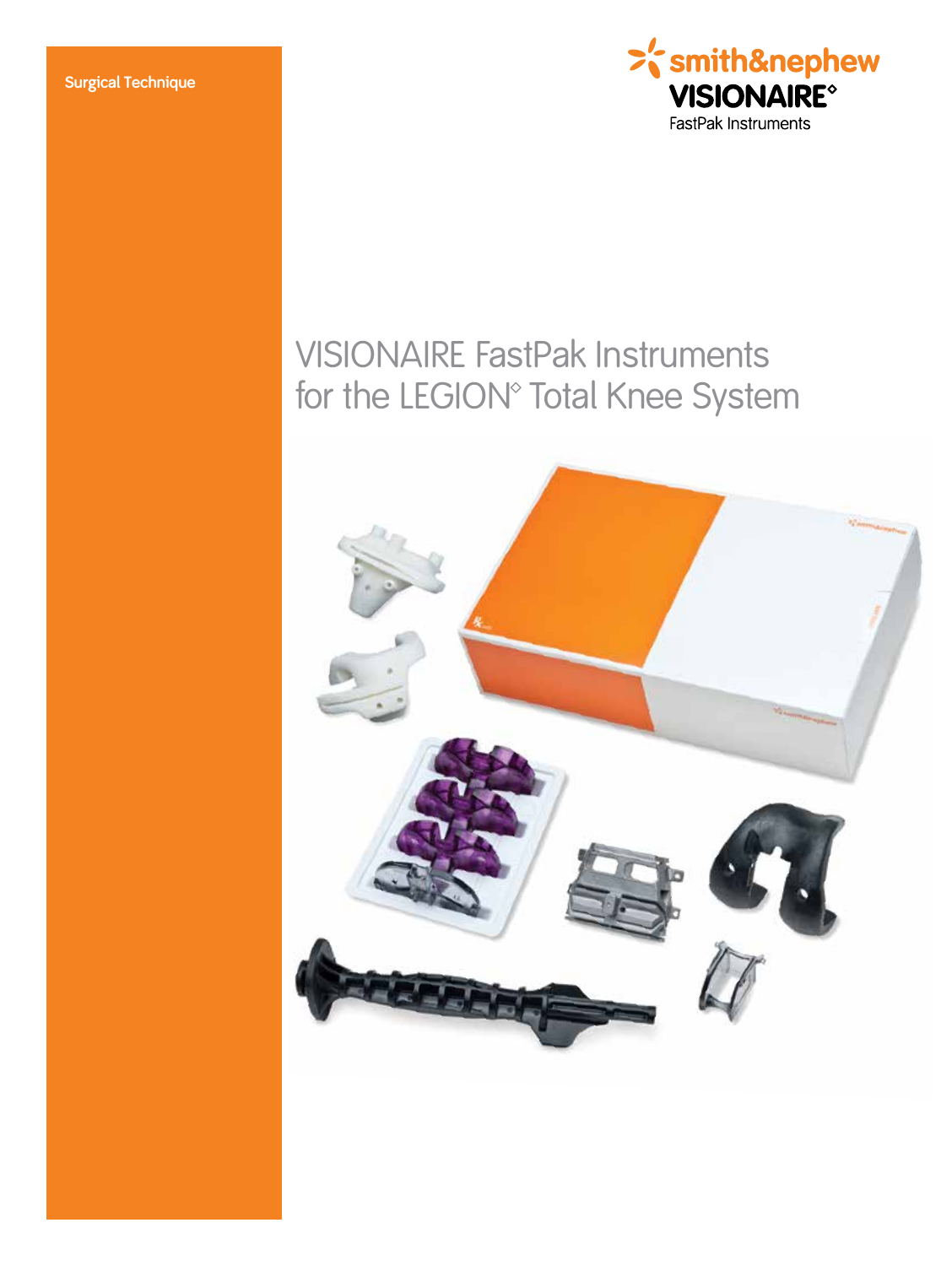## VISIONAIRE<sup>®</sup> FastPak for LEGION<sup>®</sup> Instrument Technique\*

#### **Nota Bene**

The technique description herein is made available to the healthcare professional to illustrate the author's suggested treatment for the uncomplicated procedure. In the final analysis, the preferred treatment is that which addresses the needs of the specific patient. Review the package inserts for each device for more product, health and safety information.

Tip: Do not remove osteophytes before evaluating guide fit. If an osteophyte prevents proper fit, remove only the offending osteophyte before reevaluating fit.

## Femoral preparation

#### **Positioning and exposure**

- Flex the knee.
- Carefully remove only soft tissue from the anterior femur cortex which may prevent proper guide fit.

#### **Pinning and drilling**

1 Place the femoral guide on the distal femur by pushing the guide into the trochlear groove and down on the distal condyles.

 **Note:** The proximal contact area of the femoral guide should contact the anterior cortex to prevent unintended flexion.

 Tip: The external alignment rod may be used to verify alignment before pinning the femoral guide.

2 While the femoral guide is firmly held in place, drill through the two distal holes using a 1/8 inch bit.

**Note:** The distal pin holes of the femoral guide correspond to the pin holes of the femoral AP cutting guide associated with the implant.

 Tip: It may be best for the surgeon to hold the femoral guide while an assistant drills.

3 Secure the femoral guide distally by inserting headed pins into the distal holes.



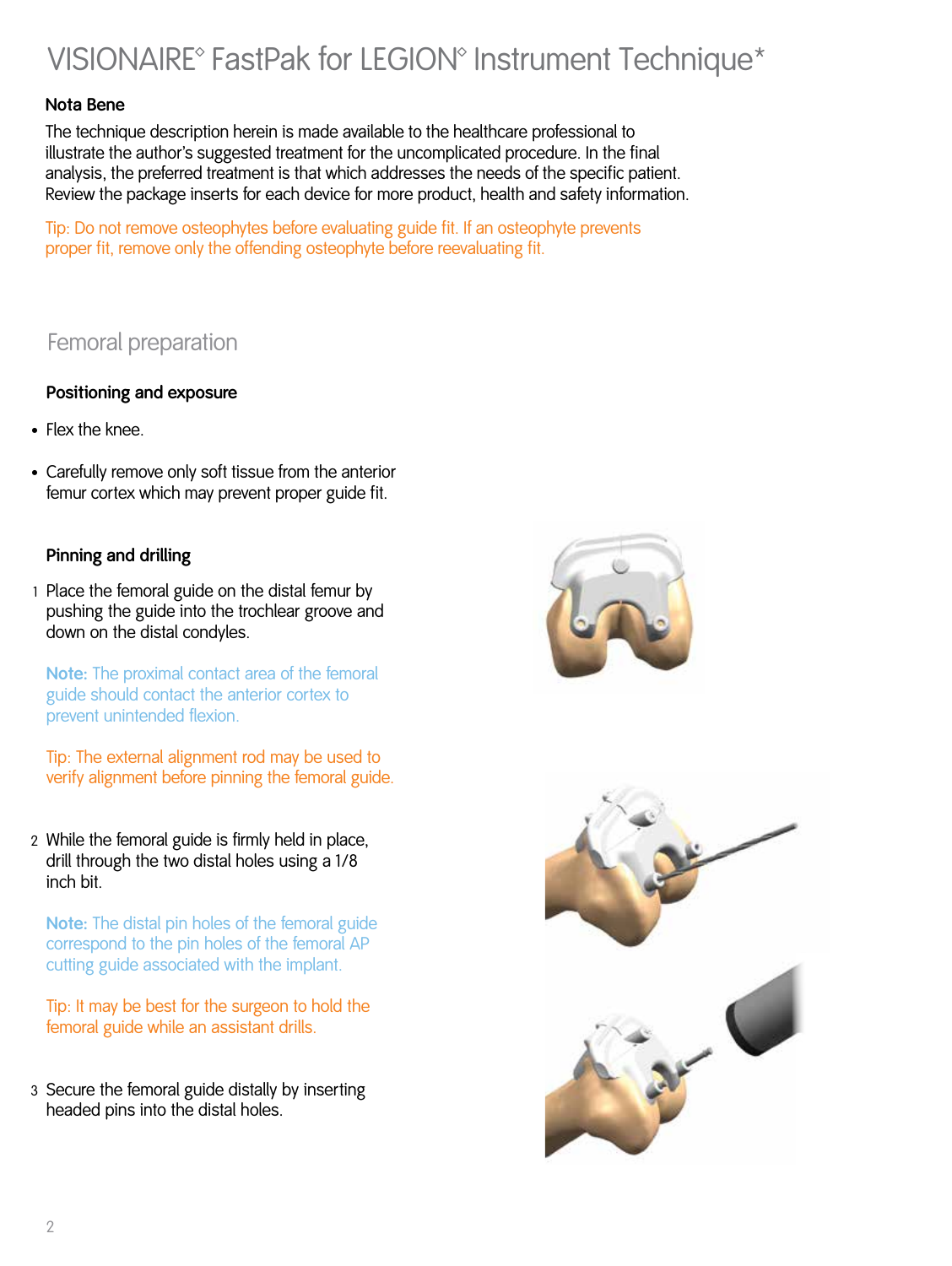4 Secure the femoral guide anteriorly by inserting long headless pins into the anterior pin holes.

**Note:** Anterior predrilling is optional depending upon the type of pin used.



5 Use the external alignment rod to verify proper alignment prior to making the distal resection.

 **Note:** The anterior line corresponds to the AP axis and the distal line is perpendicular to the anterior line.



- 6 Remove one distal pin prior to beginning the distal resection. To complete the resection, move the remaining distal pin to the opposite side of the femoral guide.
- 7 After completing the resection, remove the femoral guide and complete the procedure per the surgical technique recommended for the femoral implant.





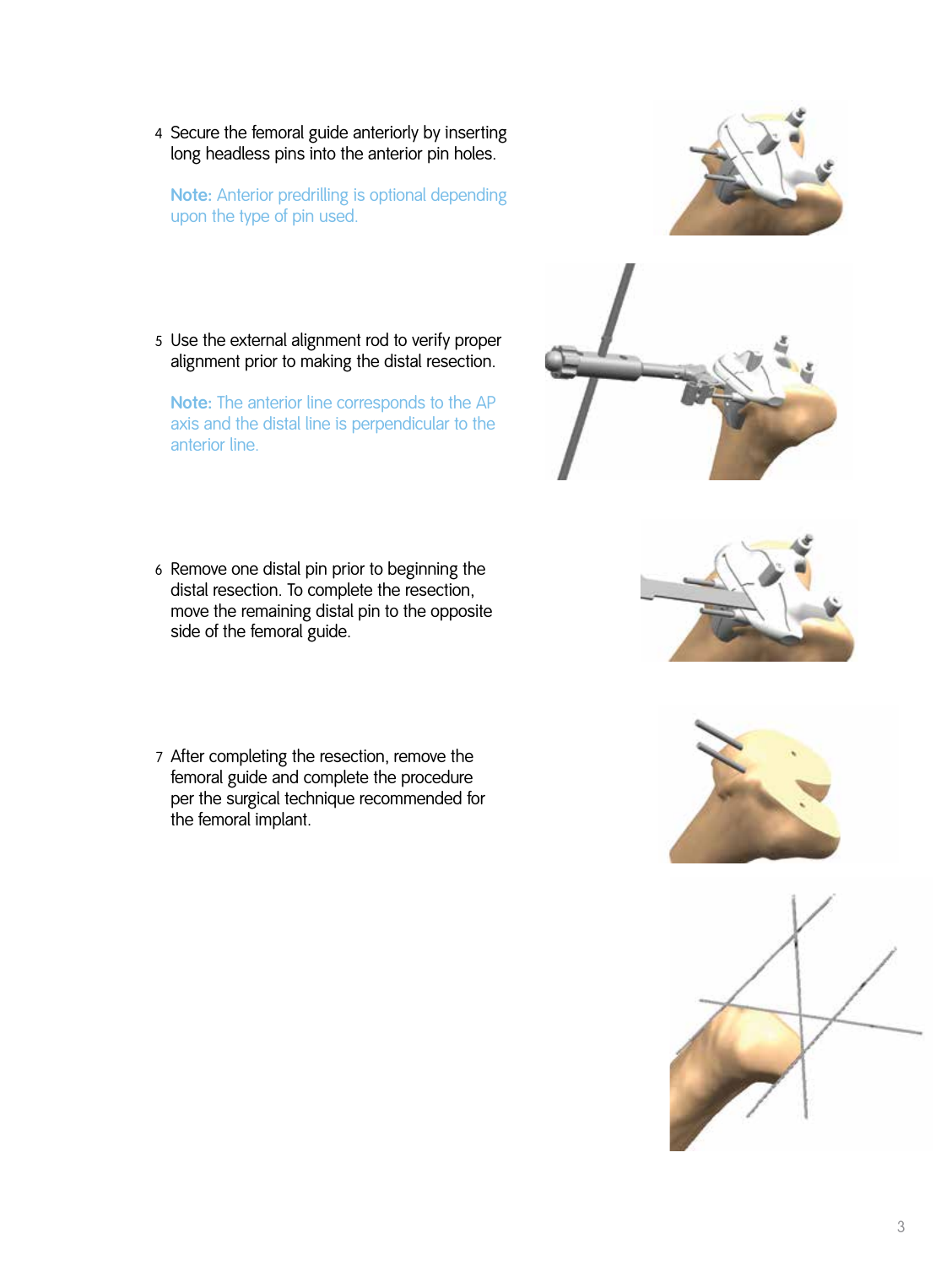## Tibial preparation

 The following tibial technique is recommended for both the Minimally Invasive Surgery (MIS) and Traditional Anterior Approach (TAA) VISIONAIRE<sup>®</sup> tibia guides.

#### **Positioning and exposure**

- Sublux the tibia.
- Remove the meniscus.
- Carefully remove only soft tissue from the anterior tibia cortex which may prevent proper guide fit.

#### **Pinning and drilling**

8 Place the tibial guide on the proximal tibia. The key contact areas for the tibial guide are the medial and lateral plateaus and the anterior medial tibial cortex.

**Note:** The key contact areas of the tibial guide should be mated flush to the corresponding anatomy. If not, remove only osteophytes or soft tissue which may be preventing proper fit.

 Tip: The external alignment rod may be used to verify alignment before pinning the tibial guide.

9 While the tibial guide is firmly held in place, drill through the two proximal holes using a 1/8 inch bit.

 **Note:** The proximal pin holes of the tibial guide correspond to the pin holes of the tibial baseplate trial associated with the implant.

Tip: It may be best for the surgeon to hold the tibial guide while an assistant drills.

- 10 Secure the tibial guide proximally by inserting headed pins into the proximal holes.
- 11 Secure the tibial guide anteriorly by inserting long headless pins into the anterior parallel pin holes.

 **Note:** Predrilling is optional depending upon the type of pin used.

 Tip: An oblique anterior pin is optional for additional stability during the resection.





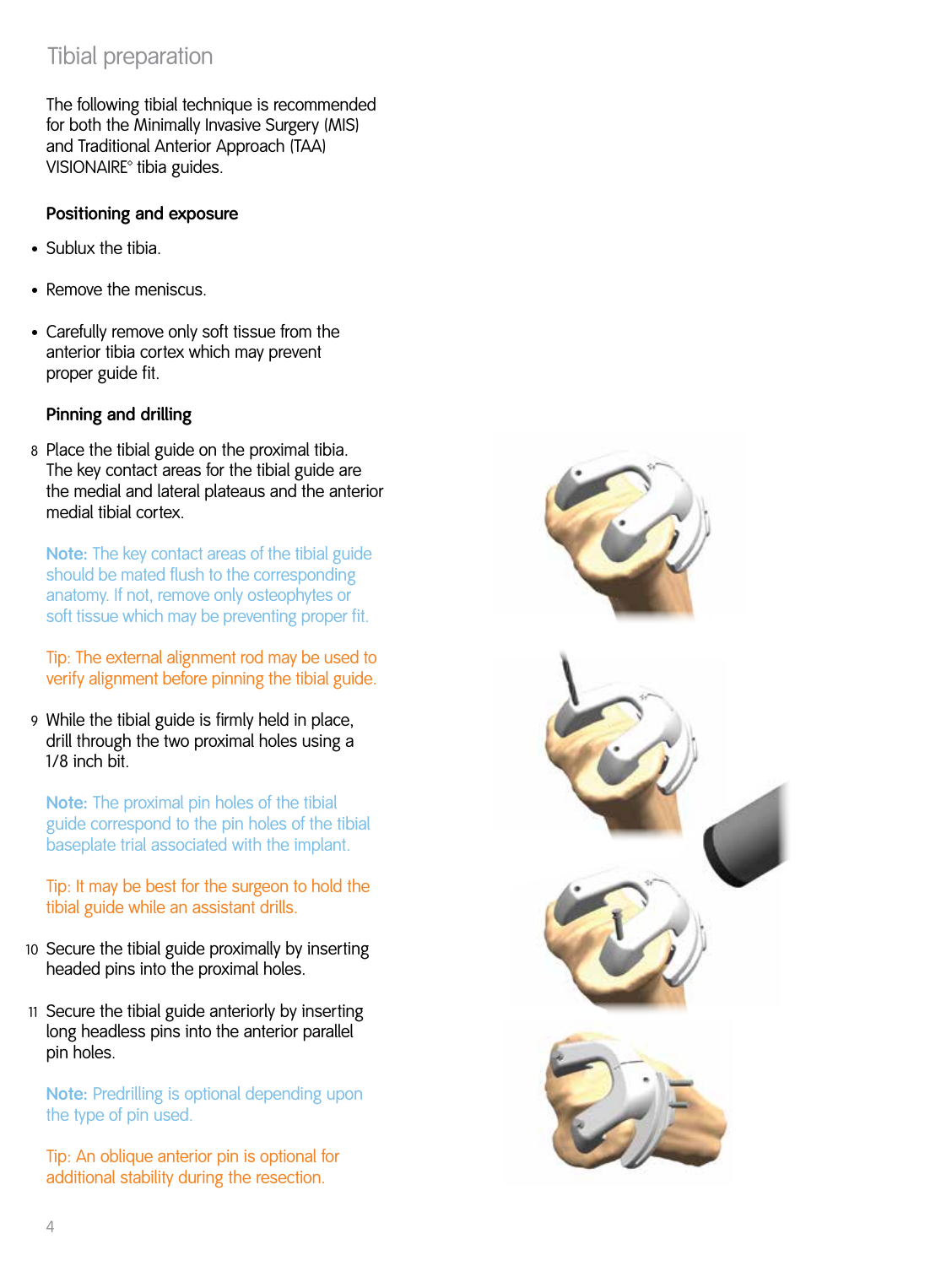12 Use the external alignment rod to verify proper alignment prior to making the proximal resection.

**Note:** The anterior line corresponds to the medial third of the tubercle. This line is intended to help position the external alignment rod when verifying proper alignment.

- 13 Remove one proximal pin prior to beginning the proximal resection. To complete the resection, move the remaining proximal pin to the opposite side of the tibial guide.
- 14 After completing the resection, remove the tibial guide and complete the procedure per the surgical technique recommended for the implant.
- 15 Size the tibia using the FastPak tibial baseplate trial. Using the proximal holes drilled through the VISIONAIRE<sup>®</sup> Tibial Cutting Guide, pin the medial side of the FastPak Tibial Base Trial with a short headed pin.

 Tip: Anterior lines on tibial baseplate trial can be used to aid in setting tibial rotation.

 **Note:** Excessive rotation applied to the quick connect handle during alignment verification may deform the quick connect feature of the FastPak tibia trial.

16 Check alignment and balance with spacer block and rod. Balance ligaments in standard fashion.

 Tip: Since the spacer block has one end for flexion and one for extension, ensure that the appropriate end is used.

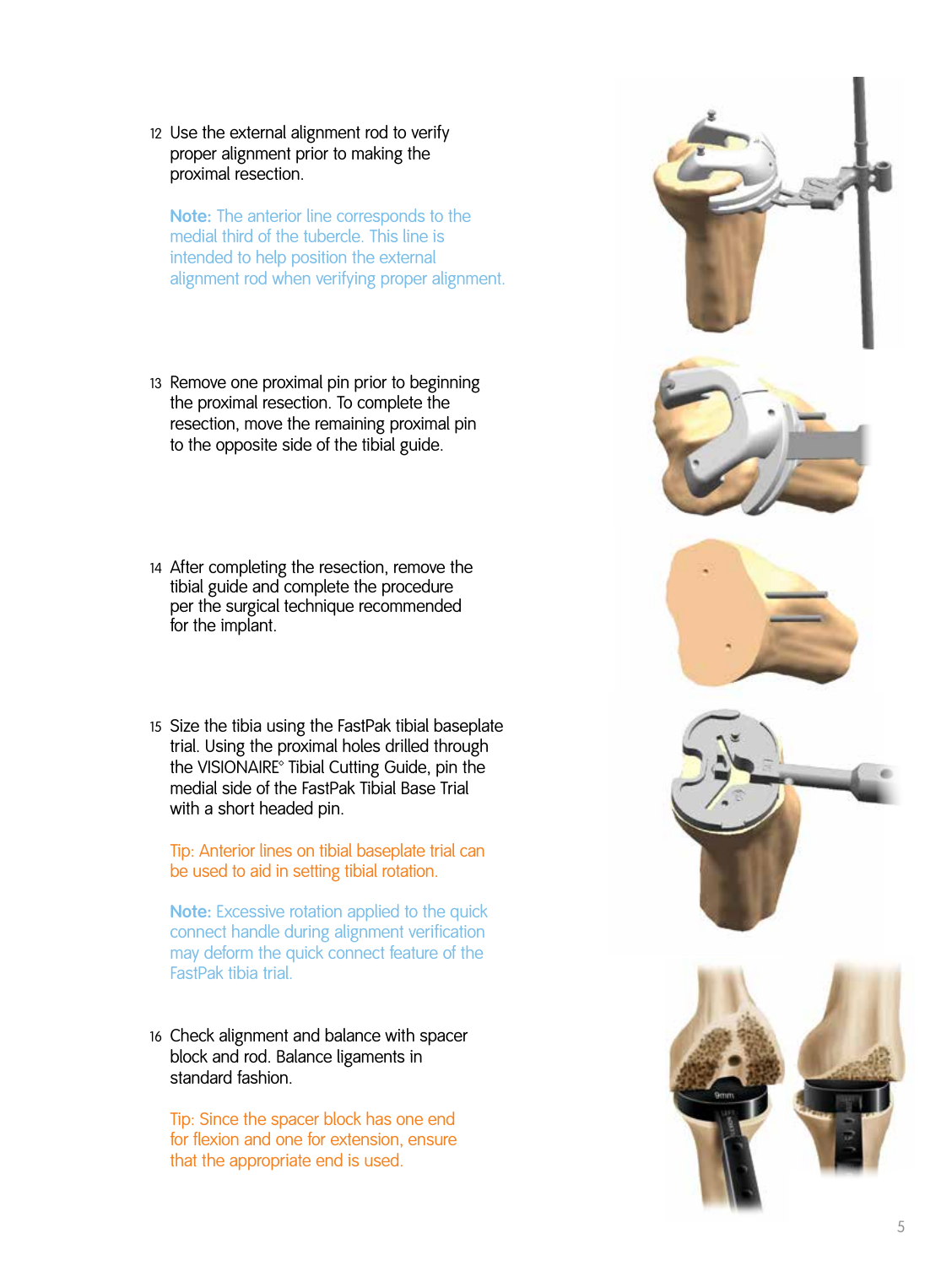## Femoral trialing

**Note:** The LEGION<sup>®</sup> FastPak femoral trial is not compatible with the femoral wedges. If femoral wedges are required, you must use the standard LEGION femoral trial.

### **Cruciate Retaining**

17 Prepare the femoral lug holes through the trial using the femoral lug punch.

 **Note:** Ensure lug punch is properly aligned and fully seated prior to punching.

#### **Posterior-Stabilized**

18 Pin trial through the anterior flange using short headed pins. Attach the Housing Resection Collet to the femoral trial.

 **Note:** Speed pins are contraindicated for use with the FastPak femoral trial.

 Tip: The housing collet shown (71440003) is the only housing collet that is compatible with the FastPak femoral trial.

 **Note**: Reaming collet slides anterior/posterior with slight force applied. However, if the reaming collet will not fit into the slot, confirm bone resections and/or fit of femoral trial on femur.

- 19 Push the Housing Collet to the most posterior position of the FastPak Femoral Trial PS box. Ream through the collet until the depth stop contacts the collet. Move the Housing Collet to the anterior position of the FastPak Femoral Trial and ream the anterior bone of the PS box.
- 20 Following the same steps used when reaming the PS box, impact the Housing Box Chisel through the Housing Collet to square the corners of the PS box resection.
- 21 Select the FastPak Femoral Trial Cam Module, insert the arms of the cam module into the anterior aspect of the femoral trial box and rotate posteriorly.

 Tip: The FastPak Femoral Trial Cam Module is packaged with the Femoral Trial.

 **Note**: FastPak Femoral Trial Cam Module is not compatible with metal femoral trial

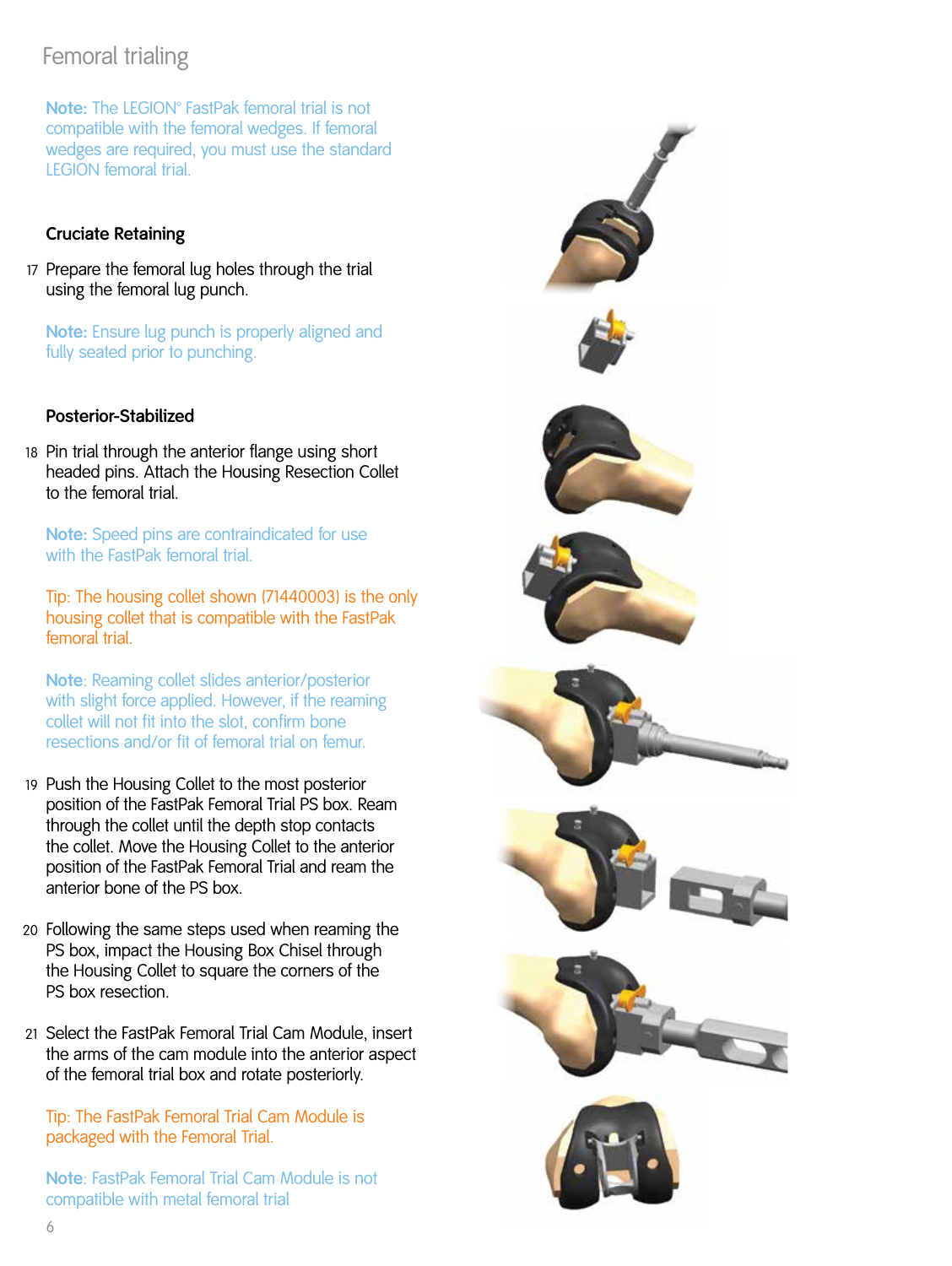### Final preparation

22 Prepare the patella using surgeon's preferred technique.

 **Note:** Information for patella can be found in the LEGION® Knee System surgical technique.

23 Place a FastPak Trial Insert into the FastPak Tibial Trial Tray and perform a trial range of motion to allow the baseplate to center on the femoral trial. As a secondary check, the surgeon may pass the alignment rod through the quick-connect handle to assess alignment. Pin the lateral side of the Fast Pack Tibial Base Trial in the determined position.

 Tip: After putting the knee through a trial ROM, the surgeon should note the proper rotation of the trial tibial component on the proximal tibia and mark the tibia for future reference.

24 After trial range of motion and alignment checks, drill the tibia using the tibial drill, select the FastPak fin punch, and punch through tibia baseplate trial.

#### **Implantation**

- 25 Remove trial components.
- 26 Prepare bone cement and apply to implants and prepared bone surfaces.
- 27 Seat the tibial implant with the tibial impactor. Remove any excess cement after fully seating implant.
- 28 Place the femoral implant on the femur and use the femoral impactor to fully seat the implant. Remove any excess cement after fully seating implant.
- 29 Place the patellar implant onto the patella and clamp onto the bone to pressurize. Remove any excess cement after fully seating implant.
- 30 Attach the articular inserter/extractor ‡ to the tibial tray (for standard inserts). Lift inserter superiorly until the anterior lip of the insert is fully seated.
- ‡ The hi flex inserter and articular insert assembly tool may also be used to seat the insert.